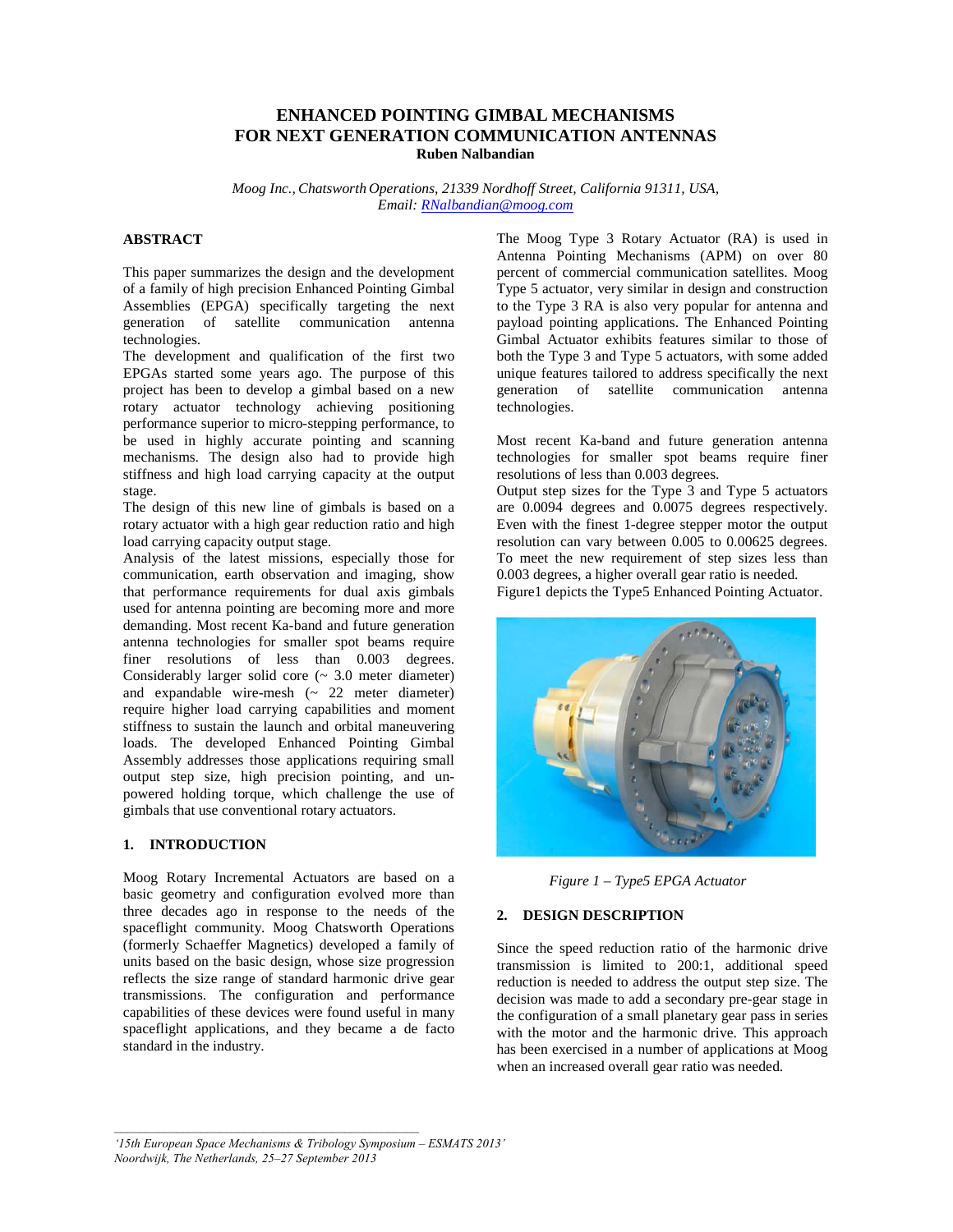Secondary planetary gearing has been added both before the harmonic drive and after the harmonic drive, at the output of Moog rotary actuators.

The addition of secondary planetary gearing before and after the harmonic drive transmission, apart from achieving higher gear ratio, offers unique performance characteristics. Pre-gear configuration maintains the torsional stiffness at the output and the zero-backlash characteristics inherent to harmonic drive design, while post-gear configuration increases the output torsional stiffness but introduces backlash inherent to conventional gear design.

A design trade study in which numerous factors were evaluated resulted in the decision to use an overall transmission ratio of 500:1. A design was evolved which consisted of a planetary gear pass of 5 to 1 ratio at the input to the harmonic drive with a gear transmission ratio of 100:1. This combination was chosen to satisfy the output torque without overloading the harmonic drive input torque and limiting the input revolutions for longer life. It should be noted that higher gear transmission result in higher revolutions on the motor input side limiting the life expectancy of the rotary actuator.

Conversely, actuators with low overall gear ratios may not provide sufficient mechanical advantage to meet expected torque requirements. Therefore, the selected gear ratio must be such to satisfy both life and performance requirements. The gear ratio selected as optimum for the EPGA actuator is 500:1, to limit the number of motor revolutions over the life of the actuator, and still provide adequate output torque with ample margin to meet the expected performance requirements.

The Enhanced Pointing Gimbal Assembly was developed in two versions to address two different applications.

A 4-phase standard 1.5 degree permanent magnet stepper motor was used in one type of EPGA resulting in an output step size of 0.003 degrees. A second version used a standard 3-phase 1.0 degree permanent magnet stepper motor resulting in an output step size of 0.002 degrees. These configurations represent the standard construction of many Moog-produced motors, including the Type3 and Type5. The design is efficient, and unlike the conventional hybrid type stepper motor, does not require an extremely small air-gap to achieve high torque and unpowered holding torque capability.

Conversely, if only a multi-stage planetary gear transmission were considered, at least four (4) stages would be needed. This would result in added length, mass and a higher parts count.

All of the electrical elements such as motors and position sensors are redundant.



*Figure-2 – Type5 Enhanced Pointing Gimbal Assembly* 

| Table $1$ – Performance parameters for Type5 Enhanced |  |
|-------------------------------------------------------|--|
| <b>Pointing Gimbal Actuators</b>                      |  |

|                                       | Data            |                  |
|---------------------------------------|-----------------|------------------|
| <b>Type 5 EPGA Specification</b>      | 3-Phase         | 4-Phase          |
| Motor Step Angle (Degree)             | 1               | 1.5              |
| <b>Gear Transmission Ratio</b>        | 500             | 500              |
| Output Step Angle (Degree)            | 0.002           | 0.003            |
| Nominal Running Torque (N.m)          | 107             | 45               |
| Unpowered Holding Torque (N.m)        | 59              | 46               |
| Nominal Torsional Stiffness (N.m/rad) | 22,500          | 22,500           |
| Nominal Moment Stiffness (N.m/rad)    | 112,000         | 112,000          |
| Operating Temperature Range C         | $-50$ to $+105$ | $-25$ to $+100$  |
| Outside Diameter (mm)                 | 147             | 147              |
| Overall Length (mm)                   | 137             | 137              |
| Mass (Kg)                             | 2.7             | 2.7              |
| Power Consumption (watts)             | $10$            | < 14             |
| <b>Electrical Redundancy</b>          | Yes             | Yes              |
| Lubrication                           | <b>BRAY815Z</b> | Pennzane<br>2000 |

## **3. TYPE5 EPGA QUALIFICATION AND LIFE TESTING**

Both design configurations were exposed to completely different qualification and life testing profile for the following reasons:

- 1. Each configuration addressed different bus voltage and motor driver schemes.
- 2. Lubrication used were different to support temperature extremes.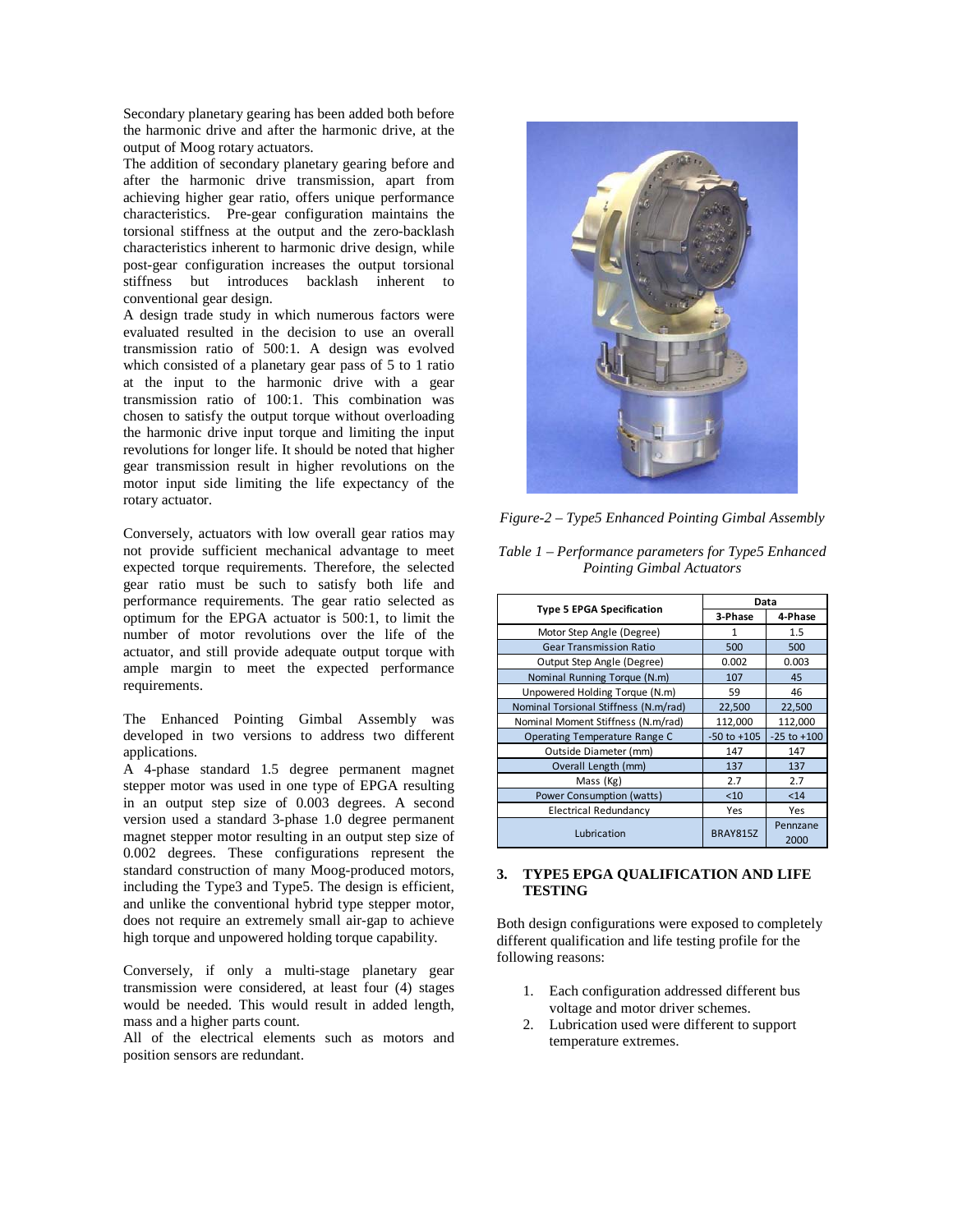3. Life profile addressed completely different antenna pointing duty cycles.

## **3.1 Thermal Cycling**

The qualification and life testing environments included variations in Temperature (-60 to 115°C non-operating and - 50 to 105°C operating for 3-Phase design and (-42 to 98°C non-operating and - 25 to 85°C operating for 4- Phase design) during thermally controlled space vacuum simulation



*Figure 3 – Temperature Cycling Profile for the 3-Phase design configuration* 

## **3.2 Pressure**

Pressure varied from ambient to  $1x10^{-5}$ Torr. vacuum

#### **3.3 Sine vibration**

The qualification units were exposed to a maximum 26g sinusoidal vibration with a sweep rate of 2 octaves/min from 5 to 100 Hz frequency range in all three (3) orthogonal axes.

#### **3.4 Random Vibration**

The qualification units were exposed to a 27 GRMS random vibration spectrum from 20 to 2000 Hz frequency range for 180 seconds per axis in all three (3) orthogonal axes.

Stiffness and Shock testing was performed at the dual axis gimbal level with a pre and post shock performance characterization tests. The following shock spectrum was applied to the EPGA. Unit passed the post shock performance tests.

#### **3.5 Shock**

Three applications of 900 g shock loads from 2000 to 10,000 Hz applied to three orthogonal axes. Shock loads were ramped from 14 g at 100 Hz to 100g at 500 Hz and 425g at 1000g to finally climbing to 900g at 2000 Hz

#### **4. TYPE 6 EPGA DEVELOPMENT**

After the successful qualification and life testing of Type5 EPGA units, at a request of a customer Moog started the development of a Type6 EPGA. The Type 6 EPGA is a two axis articulating mechanism that is configured into an "Elevation over Azimuth" gimbal formation. Both the elevation and azimuth actuators of the gimbal are identical to each other with the only exception being the adjustable stop location that is application specific and limits the angular travel of the elevation and azimuth actuators as required. The elevation and azimuth axes are electromechanical rotary incremental actuators designed to be actuated by stepper motors. To improve and address specific performance applications, these stepper motors are coupled to a planetary gear drive and a harmonic Drive (HD) gear transmission in series. Combination of planetary and HD gear reduction systems provide a higher gear ratio that cannot be achieved by either of these gear systems independently. In addition to this mechanical advantage which is manifested as a significant torque increase at the output of the actuator, the positioning of the gear train so that the HD is directly the output of the actuator also allows the performance characteristics of the HD such as "zero backlash" and "high torsional stiffness" to be directly transferred into the actuator. A unique feature of the design as opposed to other Moog manufactured actuators with HD gear transmission is the mounting configuration of the HD. The Type 6 EPGA is configured such that the circular-spline of the Harmonic Drive is the output flange of the actuator. The advantage of this configuration is that the bolted interfaces which are susceptible to slippage under high torsional loads are eliminated.

To complement the high accuracy and zero backlash attributes of the EPGA, a fine and coarse Moog QuieSense<sup>TM</sup> [1] potentiometers are provided at the back of the actuator. The wipers for the fine potentiometer are attached to the rotor of the stepper motor and the wipers of the coarse potentiometer are attached to the output of the actuator. The fine and coarse potentiometers function in tandem to provide accurate positioning information. The coarse potentiometer provides the information that could be used to establish the number of complete fine potentiometer revolutions to reach a specific location. Once this position is established, the fine potentiometer will then indicate where the position of the actuator is within a 360 degree track of the potentiometer. Although this is a typical description of how fine and coarse potentiometers combine to provide accurate position indication, the Type 6 EPGA Moog  $\Omega$ uieSense<sup>TM</sup> potentiometers are designed to provide high accuracy telemetry information in slightly different manor which is out of the scope of this paper

The EPGA actuators are also equipped with redundant heaters and thermistors for temperature control and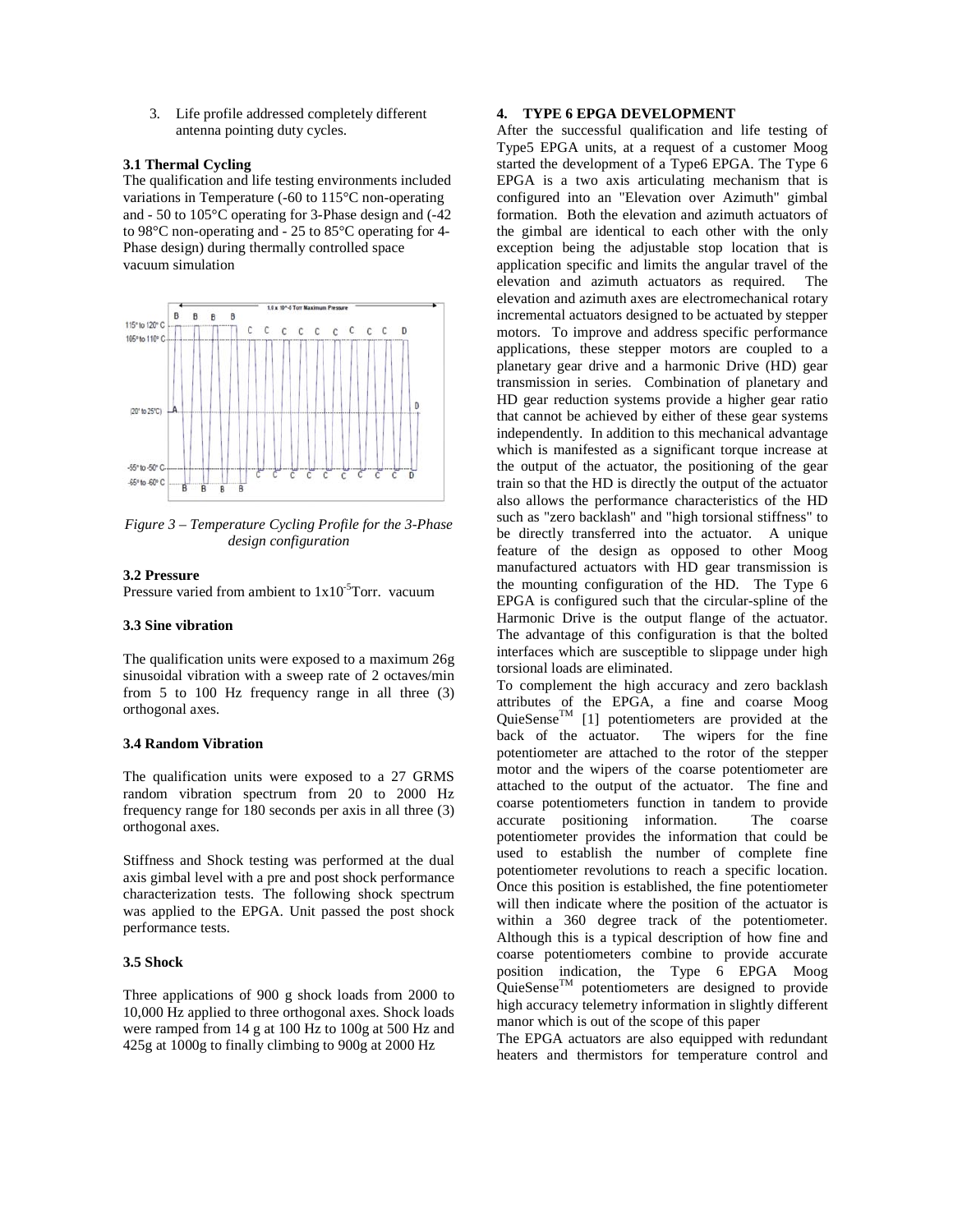indication. Adjustable stationary stops are provided at the mounting flange of the actuators. Joining the elevation and azimuth actuators via a precision machined one piece aluminum bracket produces the "Elevation over Azimuth" gimbal configuration.

The Type 6 EPGA comes in two configurations; 505:1 and 805:1 gear transmission ratios resulting in 0.002 and 0.0012 degrees of output step size.

.

Figure 4 shows the fully assembled Type 6 EPGA actuator unit. The qualification EPGA unit is currently under fabrication. The Dual Axis Type6 EPGA is expected to be ready for qualification and life testing by October 2013. Qualification and extended life testing will conclude by March 2014. The Type6 EPGA is depicted in Figure 5.



*Figure-4, Type 6 EPGA Actuator* 

The performance specification for the Type6 EPGA actuator is summarized in Table 2.

| Table $2$ – Performance parameters for Type6 Enhanced |  |
|-------------------------------------------------------|--|
| <b>Pointing Gimbal Actuators</b>                      |  |

|                                               | Data            |                 |
|-----------------------------------------------|-----------------|-----------------|
| <b>Type6 EPGA Actuator Specification</b>      | 505:1           | 805:1           |
| Motor Step Angle (Degree)                     | 1               | 1               |
| <b>Gear Transmission Ratio</b>                | 505             | 805             |
| Output Step Angle (Degree)                    | 0.002           | 0.0012          |
| Minimum Running Torque at 24 V @ +105C (N.m)  | 79              | 126             |
| Maximum Running Torque at 29.5 V @ -50C (N.m) | 293             | 466             |
| Unpowered Holding Torque (N.m)                | 124             | 195             |
| Nominal Torsional Stiffness (N.m/rad)         | 101,500         | 101,500         |
| Nominal Moment Stiffness (N.m/rad)            | 240,000         | 240,000         |
| Operating Temperature Range C                 | $-50$ to $+105$ | $-25$ to $+100$ |
| Outside Diameter (mm)                         | 158             | 158             |
| Overall Length (mm)                           | 137             | 137             |
| Mass (Kg)                                     | 3.7             | 3.7             |
| Power Consumption (watts)                     | < 10            | < 10            |
| <b>Electrical Redundancy</b>                  | Yes             | Yes             |
| Lubrication                                   |                 | <b>BRAY815Z</b> |

## **5. TYPE 3 EPGA DEVELOPMENT**

To complete the Enhanced Pointing Gimbal Actuator family of products a design study was performed on the viability of producing similar concept actuator with a Moog standard Type3 size. The study indicated that this is feasible and a third variety of the EPGA line has been designed to have the identical mechanical interfaces of a Moog Type 3 Rotary actuator line (Figure 6). This is a "drop-in replacement" to accommodate customers who are currently using the Moog Type3 RA for their antenna pointing mechanisms. The design offers both a 3-phase and 4-phase unipolar (2-phase bi-polar) stepper motor options. It provides step resolutions of 0.001 to 0.003 degrees, a minimum unpowered holding capability of 58 Nm and a minimum moment stiffness of 112,000 N.m/Rad.



*Figure-5 – Type6 Enhanced Pointing Gimbal Assembly*



*Figure-6 – Type3 Enhanced Pointing Gimbal Actuator*